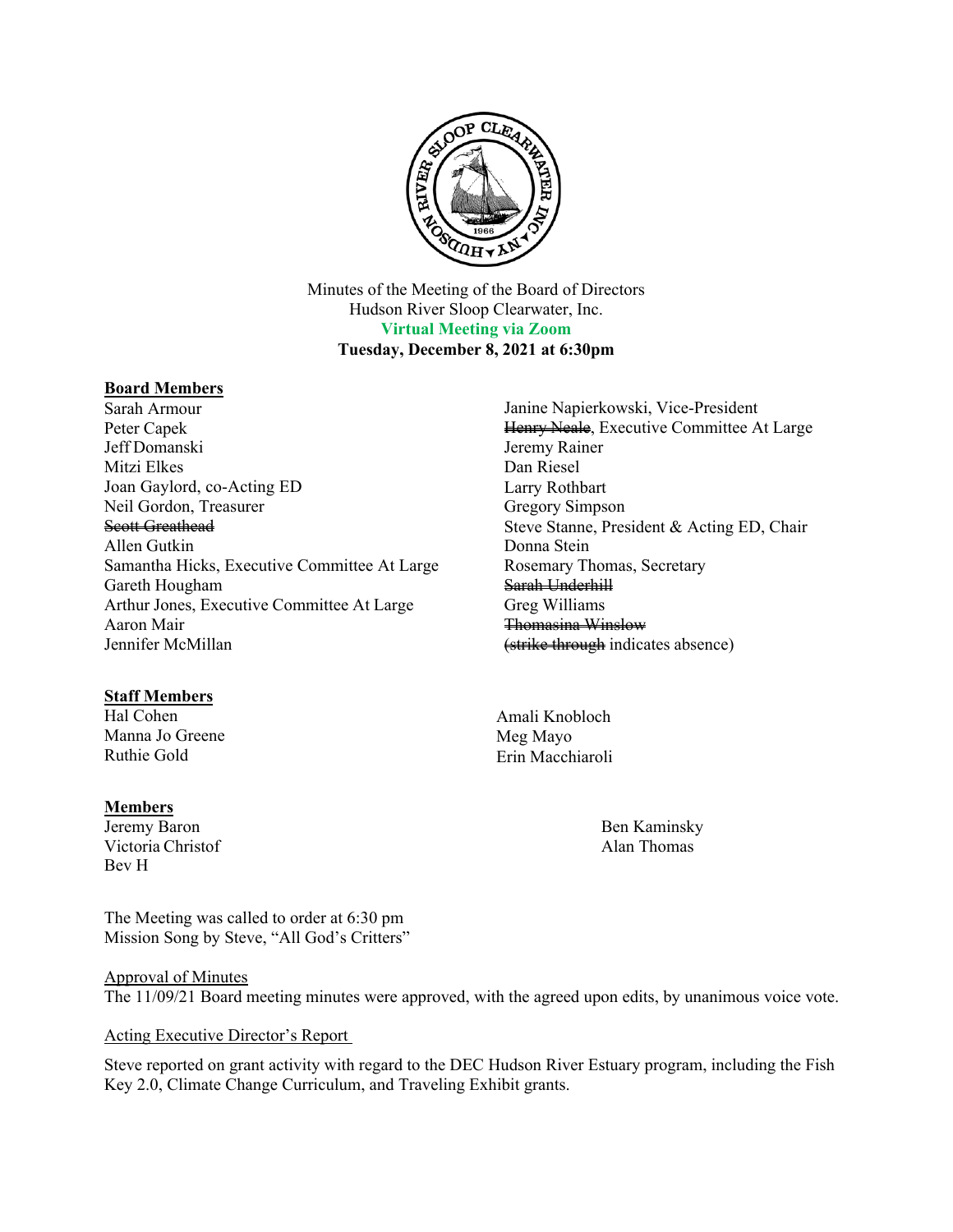Driven by tugboat issues, sloop haul-out is now Dec 9<sup>th</sup> and the winter work will be done at Scarano's in Albany. The work required for Coast Guard approval will be done – mast step, mast partners, and planks under chain plates will be replaced. New wood will replace deteriorated sections of the keelson instead of a complete replacement of the forward portion. Transom repair will likely be deferred.

Regarding EA, the Infrastructure Act signed 11/15 by Biden includes \$47 billion for water infrastructure. Danskammer Energy has appealed DEC's air quality permit denial and a hearing will be held next year, with public input sought. Plans for low-impact hydro consensus building continue. Champlain Hudson Power Express and Clean Path NY contracts are going to PSC for approval. In both cases, comments are due to PSC by 2/7. For more information on these topics, see the EA pages on the Clearwater website. On 12/9, Manna Jo Greene will be inducted into SUNY Ulster's Hall of Fame for her years of service as an exemplary public servant and an indefatigable environmental champion!

Negotiations with the City of Beacon to renew the office lease continue. In Kingston, we are waiting for the Hudson River Maritime Museum to send the agreement for use of barn and docks.

The financial audit for 2019 is nearing completion. The 2020 audit will begin immediately afterwards. Budget preparations are underway and a budget is expected for finance committee review by 12/25 and Board approval at the 1/6/22 meeting.

With winter refit expenses are expected to total \$128k for December-January, another withdrawal from the Century Fund is requested.

Steve proposed a RESOLUTION to withdraw \$66k from the Century Fund. Neil moved the resolution and Peter seconded. The resolution was PASSED unanimously. The text of the resolution is attached as Appendix A.

## Treasurer's Report

The Century Fund is covering much of the winter sloop work. The Fall Appeal was good and we are starting to see holiday giving. It is anticipated that cash reserves will improve with the holiday giving season, but remain tight in early 2022. A spring launch, important for our mission, is also important for a return of program revenue.

Neil explained the 2019 audit has been time consuming as a new auditor must establish a baseline and the 2020 audit should be more efficient. The 2019 990 will be finalized when the corresponding audit is completed. Once the audits are complete, we will have a baseline for restarting regular financial reporting. A reserve is set aside to pay for both audits.

#### Development

Meg reported development revenue for FY 2021, actual vs projection. Development revenue was above projection for 3 of the 4 quarters, plus the year overall. The  $4<sup>th</sup>$  quarter was strong, with the Fall Appeal, Giving Tuesday, and membership renewals all exceeding expectations. The spike in membership renewals is attributed to the Fall Appeal and the Clearwater Generations email campaign.

Meg showed development revenue, by month, for 2019, 2020, and 2021 and said the spikes can be paired with campaigns and noted the associated expenses, which must be taken into account, are not reflected here.

Century Fund activity is picking up. People appear to be interested in a fund designed to support the sloop.

Meg reviewed the grant pipeline, including the DEC educations grants for Fish Key 2.0, Climate Change Curriculum, and Traveling Exhibit and the NYS DOH Fish Advisory and the NYS OPRHP Sloop Restoration grant, as well as four submissions that are pending review.

Meg highlighted the work of our Digital Marketing Team, Amali Knobloch, Aerika Lucy and Matt Salton,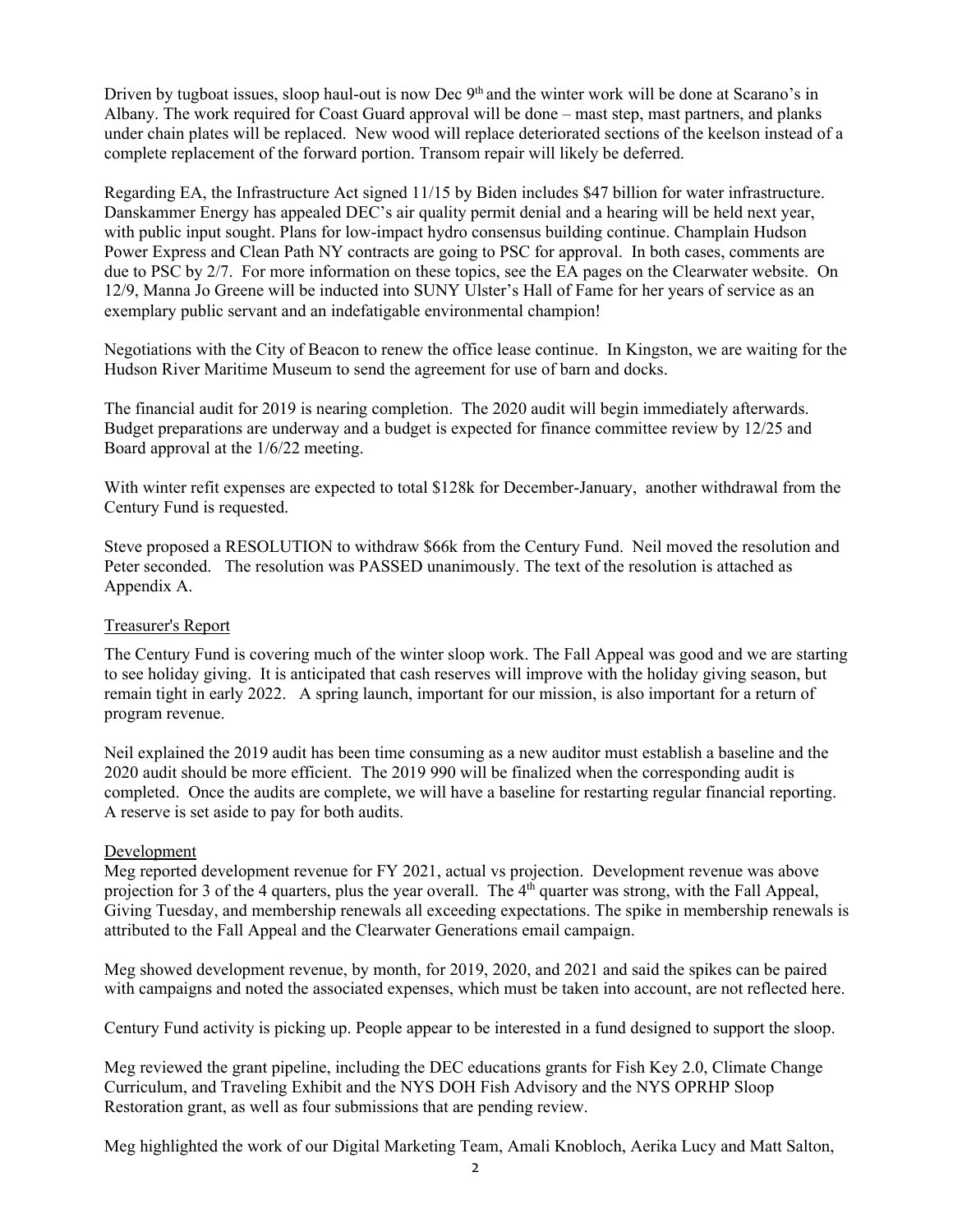effectively using social media and email to grow our numbers. Amali, Clearwater Outreach and Engagement Manager, planned the Giving Tuesday and the related Clearwater Generations campaign with very positive feedback, reflected in comments, donations, merchandise sales, and growth of our audience. Amali and Ruthie spoke at the Tall Ships America Conference and were praised for our commitment to racial and environmental justice and equity.

Meg shared information on growing and retaining our audience, including positive trends for November and comparison with industry averages.

Steve noted Amali gets help on Tiktok and Fredi Guevara-Prip is often the star.

Rosemary said the Development Committee has completed 2021 activity and is looking forward to 2022 with an expanded committee and with reaching out to different board members.

## Executive Director Search:

Covered in executive session.

Planning and Governance Committee:

No update.

## Strategic Plan:

Steve commented the final version is pretty close to the most recent draft and proposed a RESOLUTION to adopt the final version. Dan moved to bring discussion to the floor. Donna seconded.

Mjitz had two comments, which were echoed by several others. First, the statement that sloop is the most important asset to the organization can be alienating to those whose main connection is through Revival and this is a big shift in the organization's focus and a weakness in the plan. She noted that 20% of the hundreds of survey responses were from folks whose initial contact was through Revival. The second point was financial management should be the first and foremost priority.

Sam's response, which was also echoed by others, is the sloop is a clear cut unique and iconic asset, which was heard clearly in the survey responses, including folks introduced to Clearwater through Revival (which was surprising). She added that the sloop is more straightforward and Revival is a longer road to get it healthier for the organization.

Sarah Armour was heartened to see the emphasis on celebration, which can leave a path open to Revival if it becomes a fiscally reasonable choice, and noted it is also appropriately flexible for us to use celebration to do a bunch of other things which serve our river communities like smaller river festivals.

In response to making fiscal the top priority, Steve argued everything must work together to be successful, including the music. For that reason, the priorities were divided into two buckets – management, for ones that apply across the board, and program, for ones that can be separated out.

Greg Williams commented that sometimes tough choices are needed to align disparate communities behind a coherent set of goals and the plan does not make those tough choices, but does alienate an important community.

Peter would like more clarity on what needs to be worked on immediately, next month, and so on. Steve replied that that detail is in the plan and while fundraising is the number one thing we focus on, it needs to be done in recognition of the other aspects of this plan for our overall image and sustainability.

Sam noted many plan items are not exciting but are necessary to make the organization better and stronger